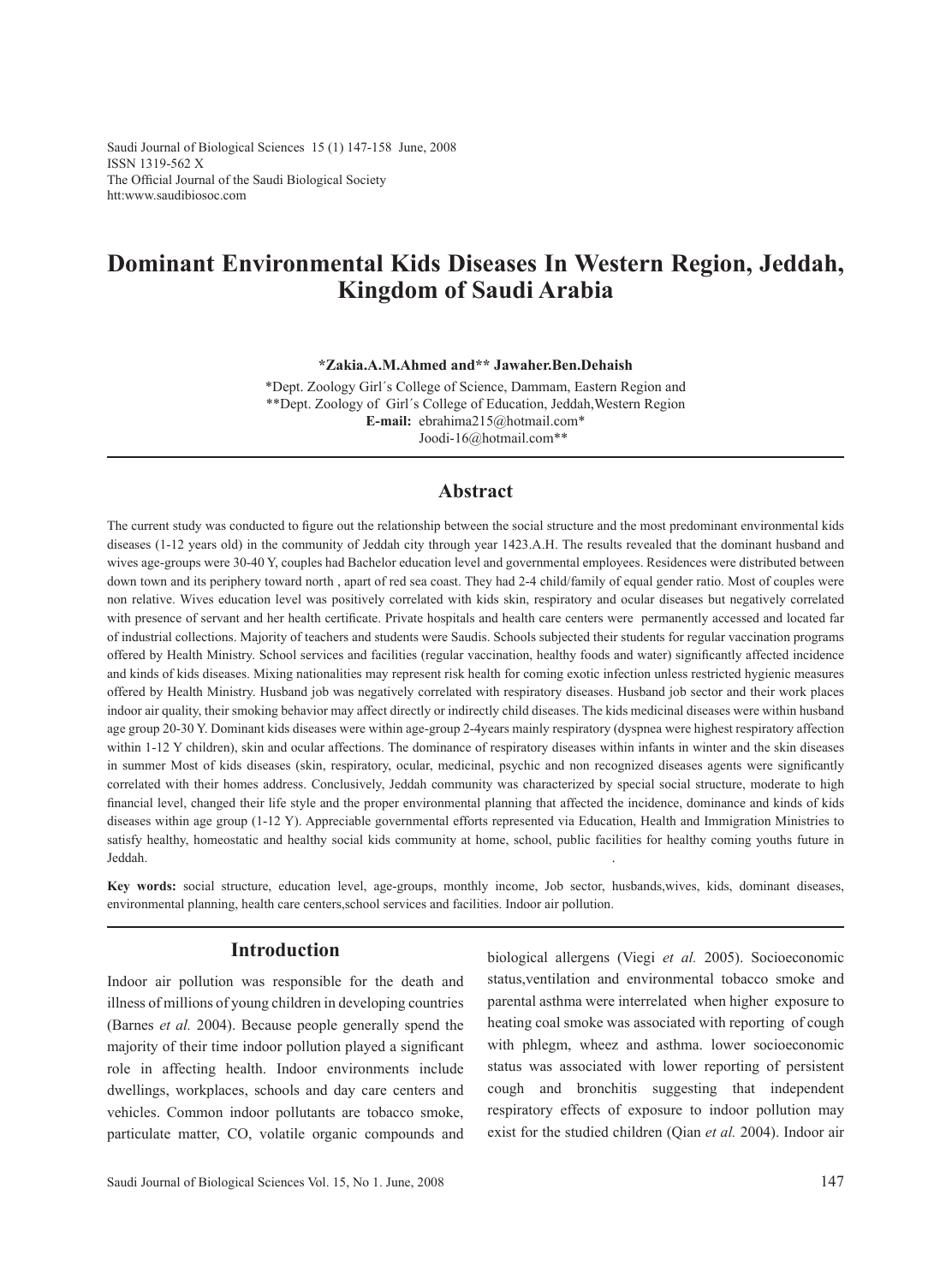of non-industrial buildings was polluted by people, their activities, tobacco smoking, heating, ventilation and air conditioning systems, buildings and furnishing materials and electric equipment (Wargocki, 2004)*.* Health care facilities including hygiene in the kingdom which were considered to be excellent, according to recent prevalence study, bronchial asthma emerged to be a common disease in children .About 10% of children nationally suffered from bronchial asthma, and even much higher (18%) suffer from allergic rhinitis. Regional differences in the prevalence pattern of both bronchial asthma and allergic rhinitis were clear in three regions indicating the possible influence of some environmental factors in the sensitization and elicitation of symptoms in the allergic population of the region (AlFaryh, 1990).The slight variation in humidity greatly influenced the mite concentration in dust collected from houses in different geographical areas in KSA (Abha, Quassim, Riyadh and Jeddah) which in turn increased the risk factor for sensitive individuals in indoor environment where Saudi society preferred to stay more indoor than outdoor, this also because of hot weather of the region (AlFaryh, 1997). Asthma was defined as recurring episodes of wheezing, breathing difficulties and breathlessness in varying degrees. In children, usually begins with eczema and hay fever, the immune system of asthma suffers ,become unable to differentiate between life-threatening microbes invasions and more irritants ,and thus their symptoms overreach to substances such as dust and pets (Hawa, 2001). It was also shown a great prevalence of asthma in the urban areas of Saudi Arabia as opposed to the rural ones (Hijazi *et al,* 2000).The worldwide increase of asthma and allergic disease in childhood which seemed to be related to increase prosperity were unknown, dietary factor during childhood was an important factor in determining the expression of wheezing illness after allowing for urban/rural residence,sex, family history and atopy (Heneriette, 2001).The extensive control for the intensity of smoking and smoking duration was likely to remove most of the residual confounding by smokers had asthma and respiratory diseases (Bultand et al. 1999)*.*The Saudi Arabian Food Establishment worked to improve the health of Saudi children by supplying them with nutritious school lunches. Field trips were persistently made to examine children and concluded that there was a great need for general preventive medicine and community hygiene (Stone and Mardell, 1979). Saudi women were especially enthusiastic about medical studies. Some 200

Saudi girls were enrolled in the medical school in Dammam alone, all of whom looked forward to careers as sorely needed doctors for other women and for children (Mary-Jo. 1979). Twelve million children under the age of fifteen died in developing countries from diseases that could be prevented . Over two million children die every year due to diseases related to water scarcity and a lack of sanitation. The need for a healthy environment to promote the healthy growth of children, 52% of child mortality was caused by malnutrition and food contamination, as well as other contagious diseases (Tamadher, 2003).The association of heating, ventilation and air-conditioning systems (HVAC) and respiratory symptoms in a tropical city, selfadministered questionnaires were given to 2000 individuals working in air-conditioned office buildings and to 500 control workers in naturally ventilated buildings. Reported symptoms from the two populations were analyzed using chi-square tests, univariate and multiple logistic regressions models. Symptoms were the outcome variable and the odds ratios were adjusted by gender, age, accumulated work time, smoking habits and atopic background. There was a 79.8% response rate and there was a positive association of nasal symptoms, naso-ocular symptoms, persistent cough, sinusitis symptoms and building-related worsening of the symptoms with working in air-conditioned buildings. This study suggested that artificial air-conditioning was a matter of concern for respiratory symptoms in cities with hot and humid climate (Graudenz *et al.* 2005). Exposures might occur *via* a range of pathways and exposure processes .Long latency times, the effects of cumulative exposures to pollution, and multiple exposures to different pollutants which might acted synergistically all created difficulties in unraveling associations between environmental pollution and health. About 8–9% of the total disease burden may be attributed to pollution, but considerably more in developing countries. Unsafe water, poor sanitation and poor hygiene were seen to be the major sources of exposure, along with indoor air pollution ,environmental pollution and the global burden of disease (Briggs, 2003). About two-thirds (66%) of children lived in households using biomass fuels and 16% suffered from ARI during the 2 weeks preceding the survey interview. After adjusting for child's age, sex, birth order, nutritional status, mother's age at childbirth, education, religion, household living standard, and region of residence, children in households using wood, dung, or straw for cooking were more than twice as likely to have suffered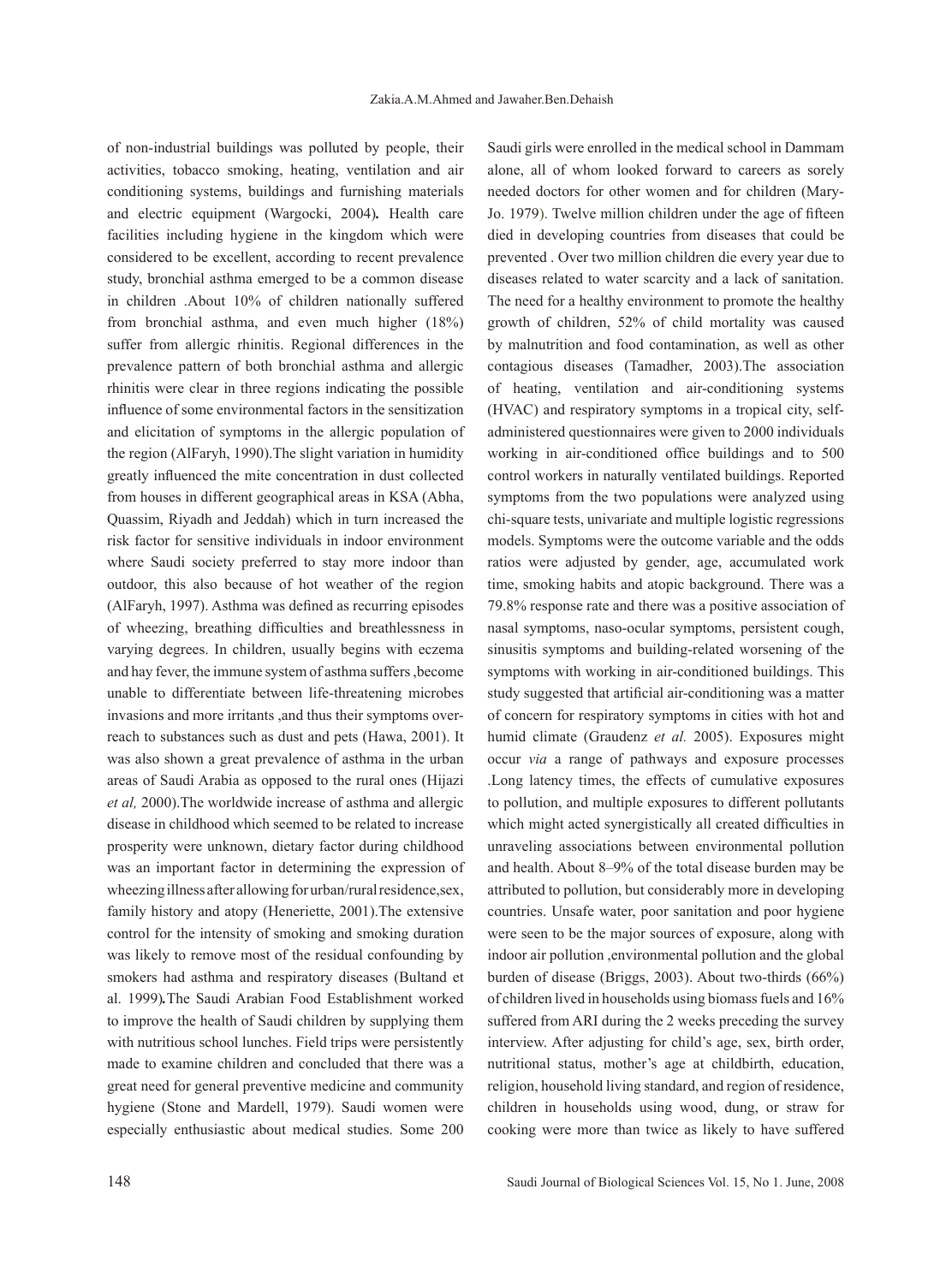from ARI as children from households using LPG/natural gas or electricity .Household use of high pollution biomass fuels is associated with ARI in children in Zimbabwe. The relationship needed to be further investigated using more direct measures of smoke exposure and clinical measures of ARI. Indoor air pollution from biomass combustion and acute respiratory illness in preschool age children in Zimbabwe were recorded (Mishra,2003). Environmental issues and lifestyle changes are becoming increasingly more important as significant risk factors but the evidence could be confusing, controversial, and even contradictory. There is overwhelming evidence that sensitization to indoor allergens was a major risk factor for the development of clinical atopic disease in genetically susceptible individuals (Kaiser, 2004).The main justification for ventilation had historically been to create a healthy indoor environment. Ventilation removes air pollutants originating inside the building, including bio-effluents. The outdoor air supply rate that had been found by experience to provide subjectively acceptable indoor air quality and to prevent the accumulation of moisture in the building was generally sufficient to maintain the concentration of pollutants at healthily low levels (Wyon,2004). Fetal exposure to tobacco smoke was an independent risk factor for symptoms of wheez and wheezy bronchitis in schoolchildren when compared to postnatal environmental exposure (Renata and Jan. 2005).

### **Materials and Methods**

The data were collected after offering questionnaires (total 200) to different groups of Jeddah community in Girls college of education (Scientific sectors), private and governmental schools and hospitals employees, only 107 were had completed data suite for statistical analysis*.*The questions classified into:- 1-Husband information included age-groups, monthly income, education levels, job sector, houses sites in Jeddah (middle, periphery, direction, near or far from Red Sea coast), number of kids/family, 2- wife information included age-groups, education level, job sector and degree of couple's relativity. 3-Kids information included their number, age-group, number and kind of meals presented/kid, kind of used water at school (healthy water bottles, tap water, buildings stores and cold-air water), foods (fresh, frozen and fast) and kinds of juices used (fresh, canned and gaseous water either colored on not) dominant diseases or syndromes as reported by physician and their sponsors

and age group of affected kids. Kinds of schools either private or governmental, kind of hospitals, dispensaries and other health care centers and their location regard to houses and schools. 4-Servants information recorded by family included, number, having health certificate ,sharing preparation of food and feed kids, location of their living rooms in relation with kids living rooms. 5-Schools and teachers information included, nationality of employee, the students (Saudi or mixed with non Saudi) ,percent of mixing Saudi students with non , nationality of non Saudi students in these schools, presence of school doctors, nurses, social supervisor, periodic vaccinations, nearest industrial communities, nearest residential collections, schools and health care centers, presence of food shop (cafeteria) and its food sources, kinds of water, juices and foods presented to kids.The incomplete scripts were discarded.The complete data were collected from 107 cases only and subjected to statistical analysis on personal computer with SPSS using descriptive analysis, nonparametric Spearman's rho (P=0.05 & 0.01), Pearson Chi-square (2-tailed) for correlation between most of recorded data and were presented in tables and histograms (Spss, 2004). Most of the criteria recorded in the questionnaire were suggested after (Stone and Mardell,1979; Mary-Jo,1979; Briggs, 2003;Tamadher, 2003 and Graudenz.*et al.* 2005).

#### **Results and Discussion**

Husbands data revealed approximate percentages of agegroup were 30-<40 and 40-<50Y. Education level was Bachelor (57%). Most of them were governmental employees (57%) as shown in (Fig. 1) and all kids respiratory lesions were low and of near values (Fig. 2) and increased eye allergy (Fig. 7). Their kids had equal frequencies of ophthalmitis ,low vision and eye allergy (Fig. 3). Also they had more colon convulsions and esophageal tumors (Fig. 4). In addition near frequencies of psychic disorders and nervous diseases and were generally of low incidence (Fig. 5). Moderate to high economic living standard (SR5000-10000 monthly), this level may satisfy kids needs of healthy foods at home and schools, visiting private health care hospitals or centers, admitting schools with good hygienic standard. Lower socioeconomic status was associated with lower reporting of persistent cough and *bronchitis* (Qian *et al.* 2004)*.*The residences were distributed toward town edges apart of red sea (57.9 %),where kids showed skin redness and edema (Fig. 6),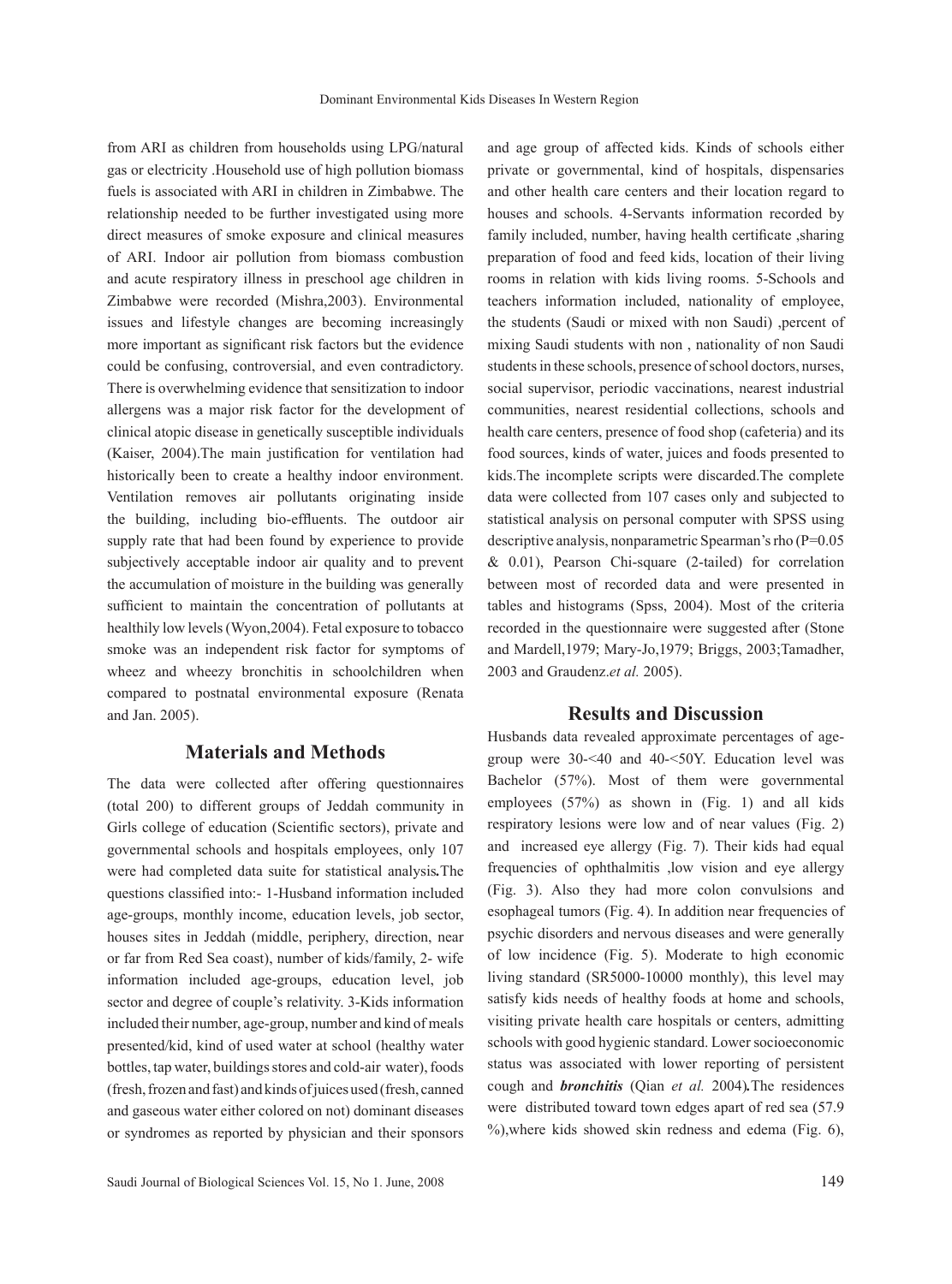**1.** Husbands data. Percentage of husbands age-group (1), education level (b) job (c) and homes address to sea (d) in collected samples.

**4.** Servant data. Percentages of their presence (a), number (b), preparing kids food (c) feeding kids, (d) had health certificate (e) medically followed up, (f) her living room and that of kids, recorded correlation (Chi-square).

| (a)           |            | (b)                    |          |  |
|---------------|------------|------------------------|----------|--|
| $Age-group/Y$ | Percentage | <b>Education</b> level | Percen   |  |
| $20 - 30$     | 13.1       | Preparatory            | 8.4      |  |
| $30 - 40$     | 41.1       | Secondary              | 26.      |  |
| $40 - 50$     | 40.2       | Bacherlor              | 57       |  |
| $50Y +$       | 3.6        | Master. D              | 75       |  |
|               |            | Ph.D.                  | $_{0.9}$ |  |

| I<br>٠ |  |
|--------|--|

Percentage  $8.4$  $26.2$ 

Ph.D. 0.9

| (c)           |             | (d)          |             |  |
|---------------|-------------|--------------|-------------|--|
| Job sector    | Percentages | Address      | Percentages |  |
| Student       | 3.7         | Down town    | 42.1        |  |
| Government    | 57          | Town edges   | 57.9        |  |
| Private       | 25.2        | Near red sea | 53.3        |  |
| Free business | 14.0        | Far red sea  | 46.7        |  |

**2.** Wifes data: Age-group (a), education level (b), job (c), degree of relativity (d), all recorded as frequency percentages.

| (a)             |      | (b) |                        |             |
|-----------------|------|-----|------------------------|-------------|
| Less $20$       | 1.9  |     | <b>Education</b> level | Percentages |
| $20$ -less $30$ | 15   |     | Secondary              | 8.4         |
| $30$ -less $40$ | 59.8 |     | Bachelor               | 74.8        |
| $40$ -less 50   | 22.4 |     | Master                 | 8.4         |
| $50 + Y$        | 0.9  |     | Ph.D.                  | 84          |
|                 |      |     |                        |             |

**(c) (d)**

| Job sectors   | Percentages | Relativity   | Percentages |
|---------------|-------------|--------------|-------------|
| Governmental  | 80.4        | degree       |             |
| Private       | 15          | Non relative | 59.8        |
| House sector  | 3.7         | 1st degree   | 28.0        |
| Free business | 09          | 2nd degree   | 12 1        |

**3.** Kids data; number of males in age-group (a), number of females in age-group (b), recorded as frequency percentages.

| (a) | (b) |  |
|-----|-----|--|
|-----|-----|--|

| Less 1 Y      | 32.7 | Less 1 Y      | 33.6 |
|---------------|------|---------------|------|
| $1$ -less $3$ | 28.0 | $1$ -less $3$ | 27.1 |
| $3$ -less 5   | 13.1 | $3$ -less 5   | 9.3  |
| $5$ -less $7$ | 112  | 5-less 7      | 37   |
| $7 + Y$       | 2.8  | $7 + Y$       |      |

bronchitis and sneezing (Fig 7), ocular allergy (Fig. 8) ,digestive disturbance (Fig. 9), psychic disorders (Fig. 10). The sea area induce humid environment with expected

| Variables                 | Percentage |
|---------------------------|------------|
| Presence                  |            |
| Yes                       | 82.2       |
| N <sub>0</sub>            | 17.8       |
| a) Number/family          | 17.8       |
| One                       | 55.1       |
| More                      | 27.1       |
| b) Percentage food        |            |
| Yes                       | 68.2       |
| No                        | 14.0       |
| c) Feeding Kind's         |            |
| Yes                       | 46.7       |
| No                        | 35.5       |
| d) Had health certificate |            |
| Yes                       | 74.8       |
| No                        | 7.5        |
| e) Medical investigation  |            |
| Yes                       | 44.9       |
| N <sub>0</sub>            | 37.4       |
| f) Near to kids rooms     |            |
| Yes                       | 30.8       |
| N <sub>o</sub>            | 51.4       |

**5.** Health care centers for kids admission.

| Health care       | Percentages |
|-------------------|-------------|
| Public            | 39.3        |
| Public            | 39.3        |
| Private           | 41.1        |
| Health centers    | 8.4         |
| Public hospitals  | 30.0        |
| Private hospitals | 70.1        |

microbial existence and other sources of pollution on sea shores that may induce respiratory, dermal, ocular and medicinal affections to family members including kids . Pearson correlation (2-tailed) indicated significant negative correlation between husband job and their kids respiratory diseases (P=0.001) with reference to sneezing, congestion of mucus membranes, bronchitis (P=o.040) while with dyspnea, chest pain and asthma (P=0.05). Husband education level was positively correlated with kids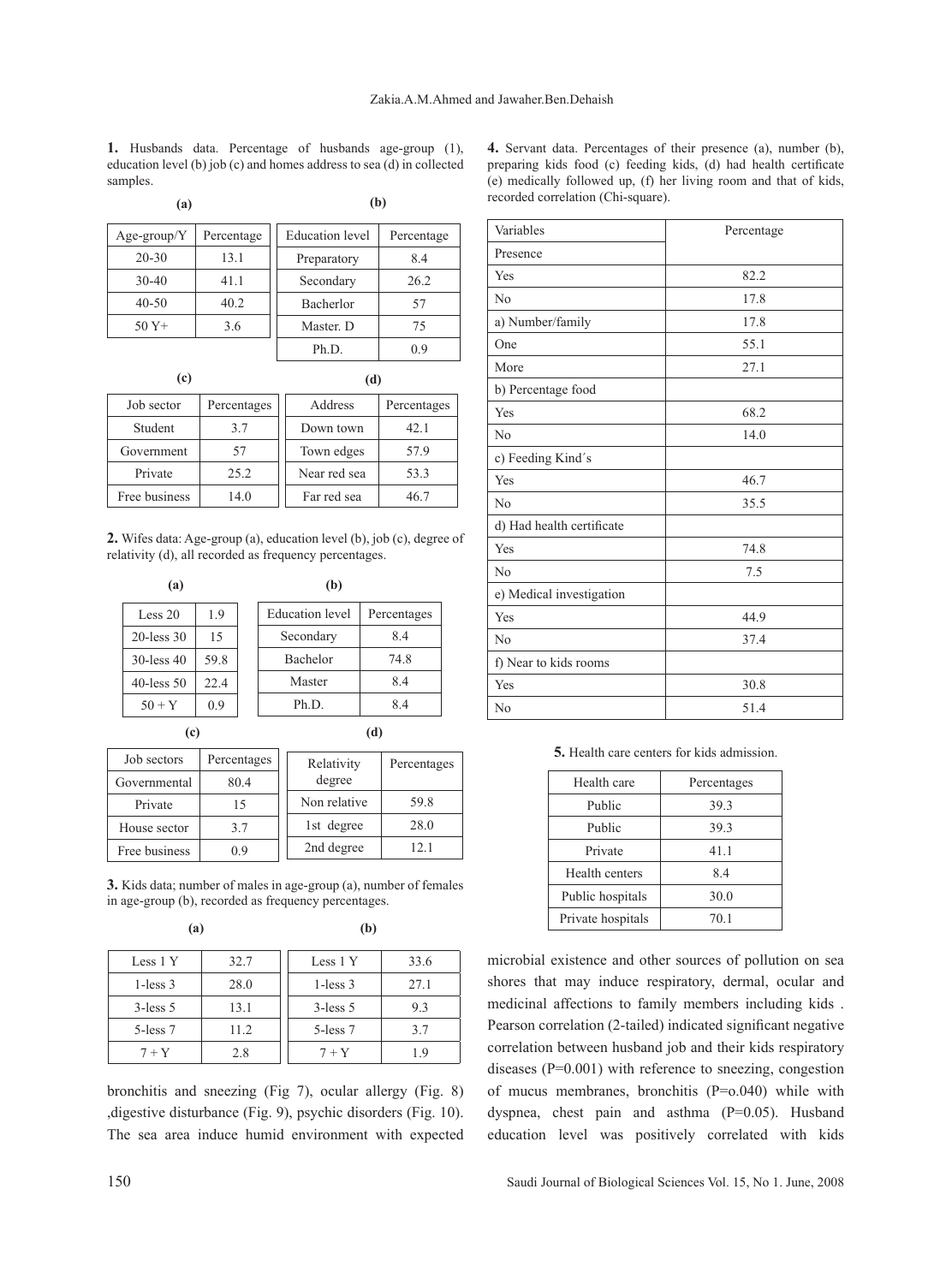| Variables                        | Percentage |
|----------------------------------|------------|
| Saudi Teachers                   | 46.7       |
| Non Saudi Teachers               | 34.6       |
| Saudi Students                   | 20.6       |
| % of mixed students              |            |
| 50                               | 15         |
| 70                               | 25.2       |
| 90                               | 19.6       |
| Non Saudi Nationality            |            |
| East Asia                        | 8.4        |
| South Asia                       | 13.1       |
| Syria & Lebanon                  | 45.8       |
| Egypt & North America            | 13.1       |
| <b>School Doctor</b>             |            |
| Yes                              | 16.8       |
| No                               | 63.6       |
| School nurse                     |            |
| Yes                              | 18.7       |
| No                               | 61.7       |
| Social Supervisor                | 72.9       |
| Yes                              | 7.5        |
| No                               |            |
| Periodic vaccination             |            |
| Yes                              | 62.6       |
| N <sub>0</sub>                   | 17.8       |
| Industrial collections & schools |            |
| Near                             | 7.5        |
| Far                              | 72.9       |
| Population dwellings & Schools   |            |
| Near                             | 75.7       |
| Far                              | 4.7        |
| Near health centers              |            |
| Yes                              | 68.2       |
| N <sub>0</sub>                   | 12.1       |
| Cafeteria suppliers              |            |
| Governmental                     | 27.1       |
| Private                          | 53.3       |

| <b>6.</b> Schools inhabitants and services. |
|---------------------------------------------|
|---------------------------------------------|

medicinal, psychic disorders and the multiple non-specific diseases agents ( $P = 0.038 \& 0.023 \& 0.048$  respectively). Kids of father age group 20-30Y had medicinal and skin diseases ((70.1 &56.2%), kids psychic disorder, respiratory and ocular diseases were (94.4 & 39.3% & 60.3%

|  |  |  | 7. Cumulative frequency percentages of kids diseases. |  |  |
|--|--|--|-------------------------------------------------------|--|--|
|--|--|--|-------------------------------------------------------|--|--|

| Respiratory<br>(Dyspnea         | 73.6<br>83.3 |
|---------------------------------|--------------|
| Medicinal                       | 66.7         |
| Skin                            | 66.7         |
| Nervous and<br>psychic disorder | 56.1         |
| Private hospitals               | 70-1         |

respectively) within father age group 30-40Y. Wives dominant age group was 30-40 (59.8%), their kids showed skin redness and edema within all age-group (Fig.11) and increased ocular lesions with age mainly allergy (Fig 16). The education level was bachelor (74.8%),their kids skin lesions were all low but increased redness and swollen for mothers had bachelor and master degree (Fig. 12), respiratory and medicinal diseases increased with increased wives education level mainly redness, hyperemia, small blisters and allergy (Fig. 14) and hepatic dis-function respectively (Fig. 17). kids of housekeepers, private sectors and free business mothers had higher skin redness and swollen (Fig.13), sneezing and naso-ocular secretions (Fig.15), digestive disturbances (Fig. 18). Wives job mainly governmental (80.4%).The non relatives parents were the highest (59.8%), their kids skin, respiratory (sneezing and bronchitis), ocular (allergy) and medicinal (digestive disturbances) diseases (Fig 22,23, 24 and 25 **)** respectively. Within age group 20-30 Y. medicinal ,(psychic and nervous disorders) and the skin diseases were (38.4 & 56.1 & 30.1%, respectively). Wives education level was correlated with kids skin, respiratory and ocular diseases (34.6 & 37.77& 60%) with bachelor level, the medicinal diseases (66.7%) with master degree level . Mother education level was negatively correlated with presence of servant and her health certificate ( $P=0.0.023 \& 0.13$  respectively) which reflected the wife dependent-servant with increased education level and not enough time to spend for caring her family. Rate of kids affections within studied age groups were highest for respiratory (73.6%), medicinal (digestive disturbances, liver function disorders, gastric ache, colon convulsions, esophageal tumors) and skin (severe redness and edema, skin rashes, blisters, skin abrasions, small blisters, eczema, skin racking and embedded tumors) were (66.7%) while nervous and psychic disorders were 56.1%. The skin, ocular (irritation, inflammation, low vision and eye secretions) and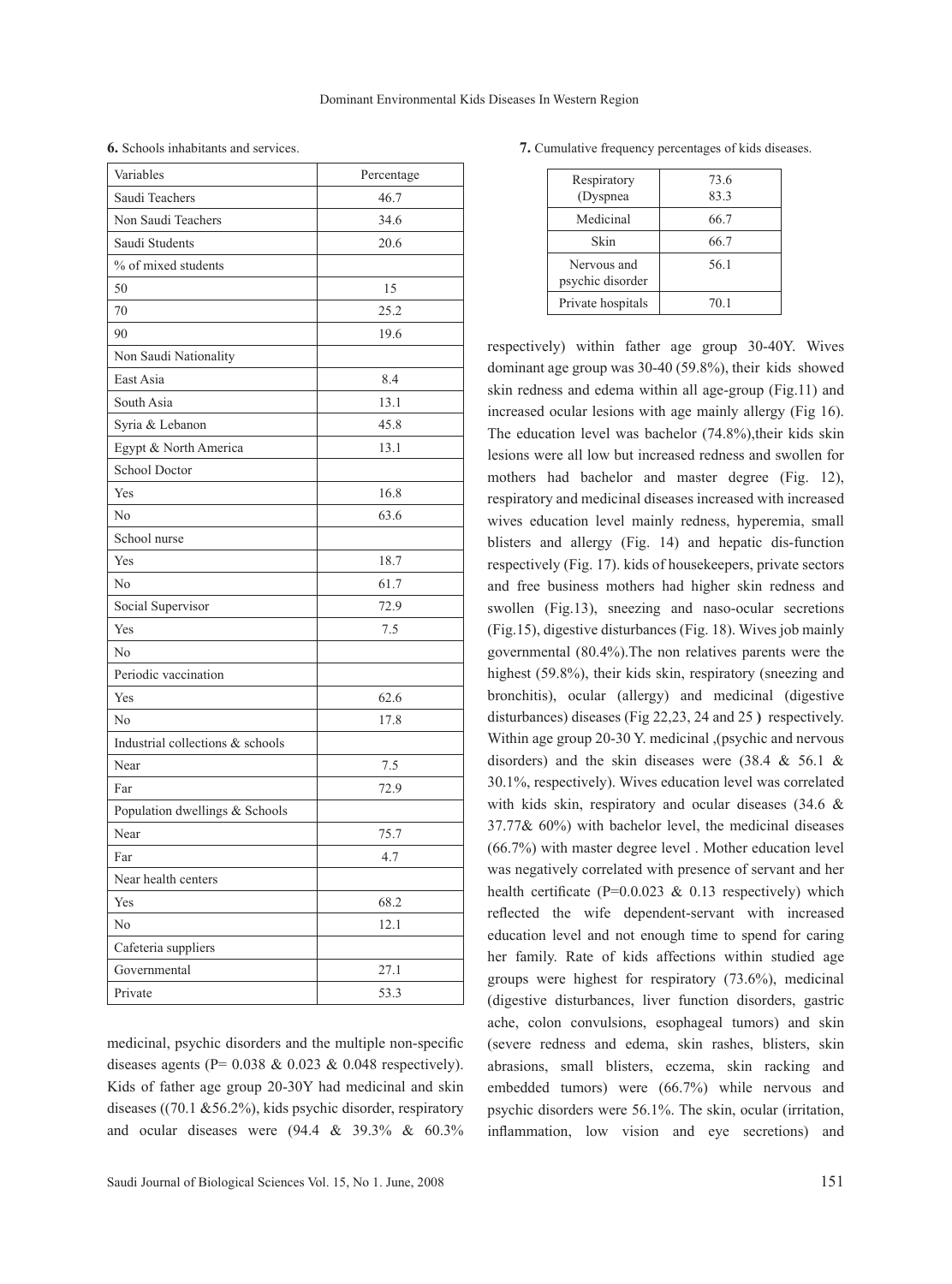#### Zakia.A.M.Ahmed and Jawaher.Ben.Dehaish



Fig 1. Husband Job and kids Skin diseases, presence, severe redness and edema,skin rashes, blisters, skin abrasions, small blisters, eczema, skin reckling, embedded tumors respectively. (1) student (2) governmental employee (3) private sector (4) free business.



Fig 2. Husband Job and kids respiratory diseases, presence, sneezing congestion mucus membrane, bronchitis, dyspnea, chest pain, chest pain, pneumonia, headache ,emphysema respectively. (1) student, (2) governmental employee (3) private sector. (4) free business.



Fig 3. Husband Job and kids ocular diseases (1) student (2) governmental employee (3) private sector (4) free business. Q6.c (1) eye sensitization, (2) ophthalmitis, (3) low vision (4) ocular secretions.



**Fig 4.** Husband Job and kids Medicinal diseases, digestive disturbances, liver function disorders, gastric ache, colon convulsion, esophageal tumors respectively (1) student (2) governmental employee (3) private sector (4) free business.



**Fig 5.** Husband Job and kids psychic disorders, presence, psychic diseases, nervous disorders respectively (1) student (2) governmental employee (3) private sector (4) free business.



**Fig 6.** Kids skin diseases and their residences address 1-down town 2-town edge.

Saudi Journal of Biological Sciences Vol. 15, No 1. June, 2008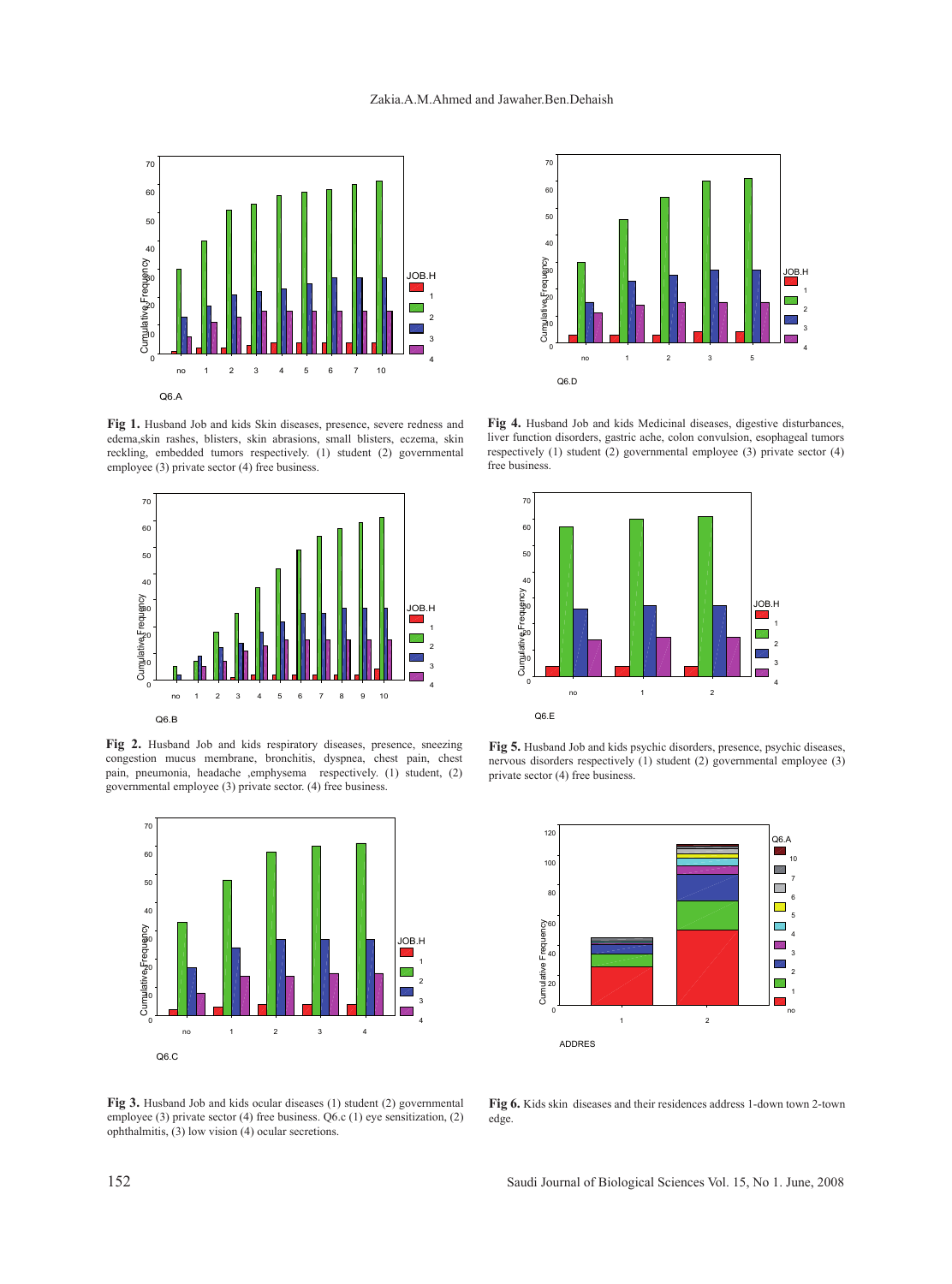

**Fig 7.** Kids respiratory diseases and their address to sea, near sea (yes) or far (No).



**Fig 8.** Kids ocular diseases and their address to sea, near (yes or  $far (no)$ .





**Fig 10.** Kids psychic disorders and their address to sea, near or far.



**Fig 11.** Kids skin diseases and wife age.



**Fig 12.** Kids skin diseases and wife education level.

**Fig 9.** Kids medicinal diseases and their address to sea, near or far.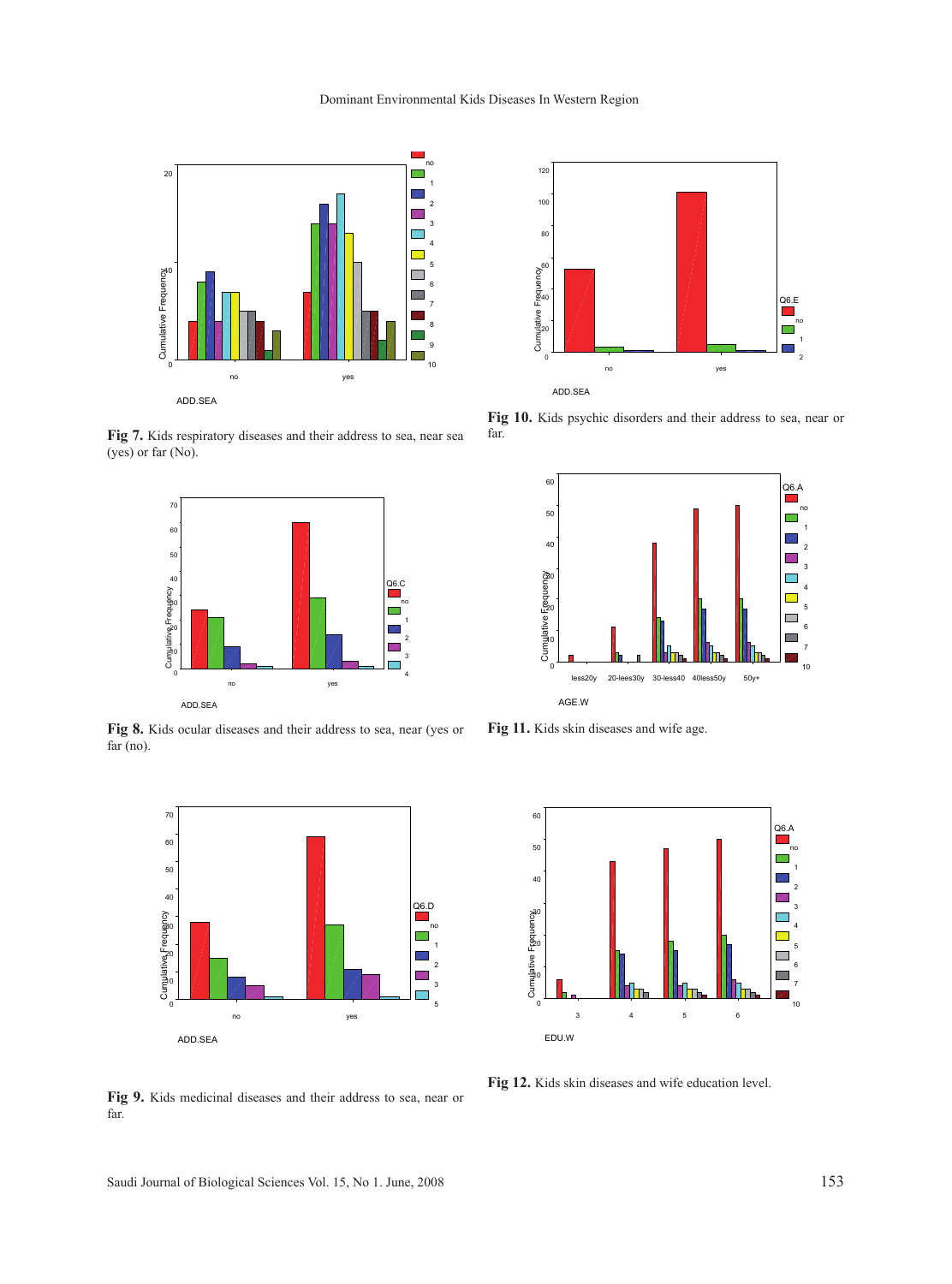

**Fig 13**. Kids skin diseases and wife job : governmental employee, private, house keeper, free business respectively.



**Fig 14**. Kids respiratory diseases and wife education level, secondary, bachelor, master degree, Ph.D respectively.





**Fig 16**. Kids ocular diseases and wife age.



**Fig 17**. Kids medicinal diseases and wife education level, preparatory, secondary bachelor, house keeper, free business respectively.



**Fig 18**. Kids medicinal diseases and wife job, governmental, private, housekeeper, free business respectively.

**Fig 15**. Kids respiratory diseases and wife job, governmental employee, private, housekeeper, free business respectively.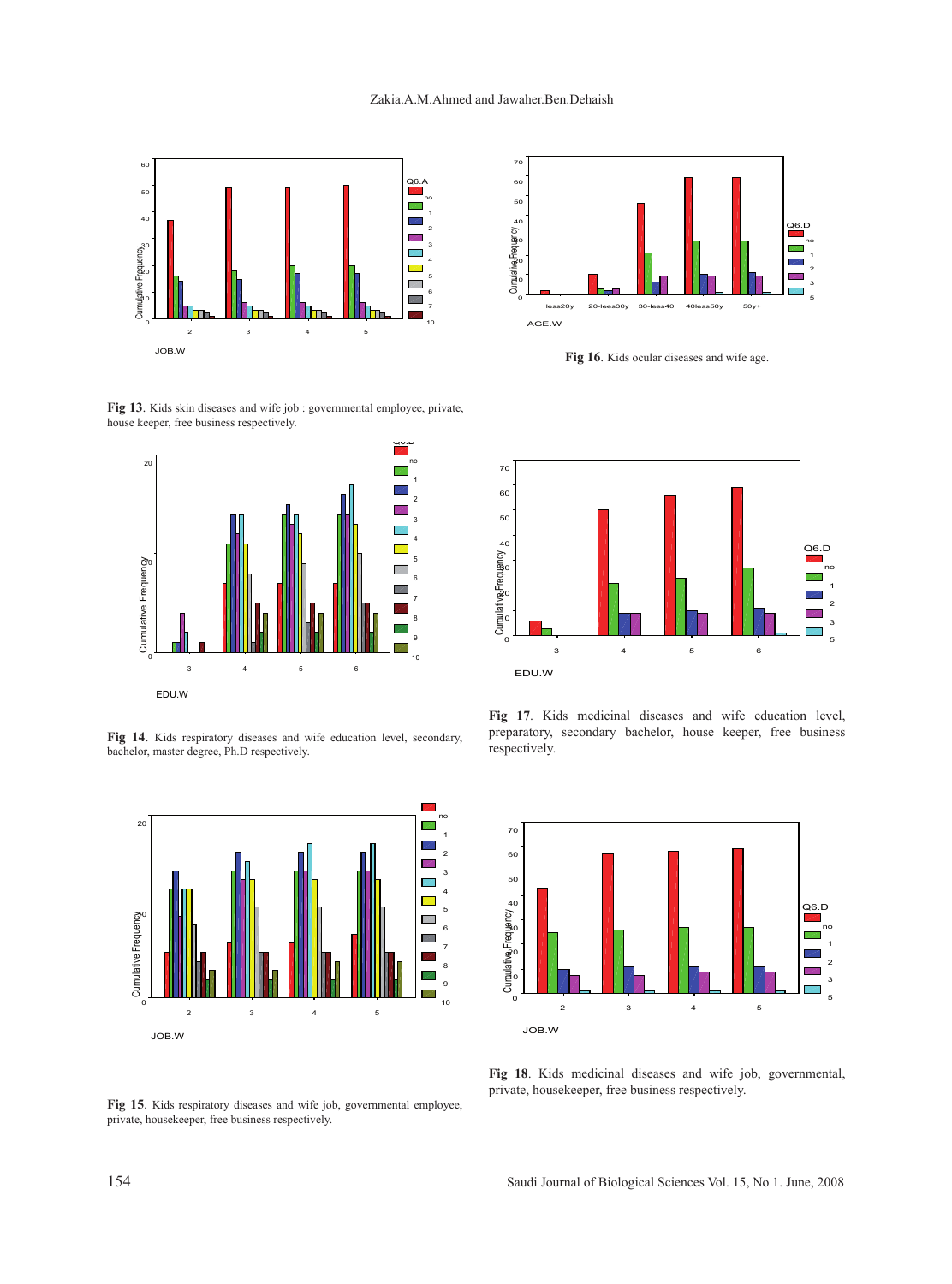

**Fig 19**. Kids medicinal diseases and degree of relativity non relative, 1st degree relativity, 2nd degree relativity respectively..







**Fig 21**. Husband job and kids ocular diseases.



**Fig 22**. Kids skin diseases and degree of parents relativity.



**Fig 23**. Kids respiratory diseases and degree of their parents relativity.



**Fig 24**. Kids ocular diseases and degree of their parent relativity.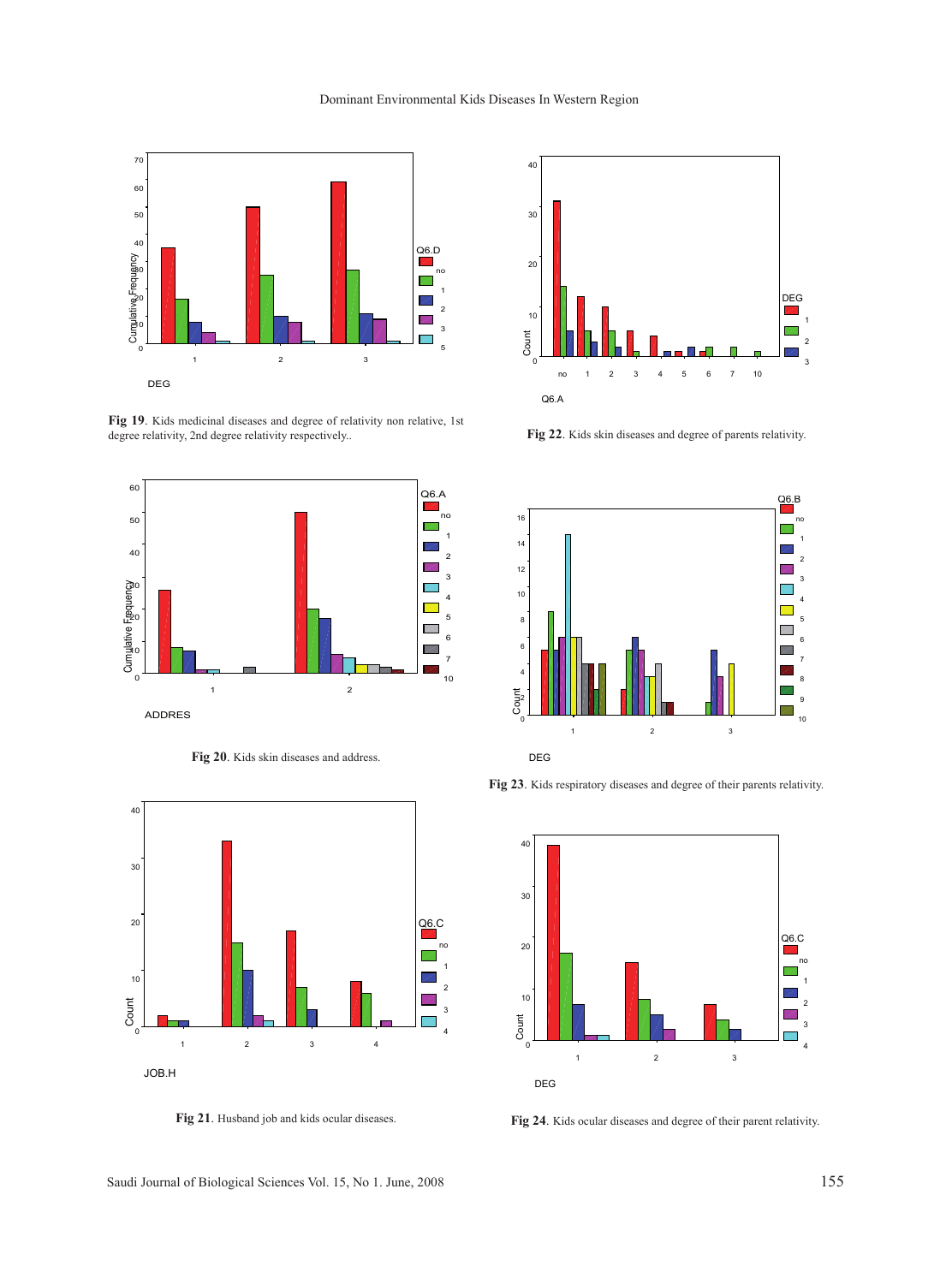

**Fig 25**. Kids medicinal diseases and degree of their parents relativity.

respiratory diseases (sneezing, congestion of mucus membranes, bronchitis, dyspnea, asthma, bronchopneumonia) within their age group (less 1y-12) were 56.2%, 56.1% 93.5% respectively. The skin symptoms were evident within all groups with low range (10-30 %) as skin rashes, edema, itching, blisters, allergy, abrasion and eczema that were dominated within kids age group less 1-2 Y mainly in summer season, and so for some respiratory symptoms included dyspnea (83.3%),chest pain and asthma. The association between respiratory diseases and some dermal lesion (eczema) was reported by (Hawa 2001). The increased incidence of respiratory symptoms and their correlation with husband job and education level reflected the possibility of negative smoke effect on their kids or worthy smoking mother. Most of kids diseases (skin, respiratory, ocular, medicinal, psychic and non recognized diseases agents were significantly correlated with their homes address  $(P=0.036)$ . Kids skin diseases (redness and swollen) were the highest for residents at town edges (Fig 20) and were positively correlated with ocular and medicinal ones (P=0.001). Medicinal diseases were positively correlated with respiratory, ocular and psychic (P=0.001) while negatively with presence of servants or absence (P=0.022). The multiple non recognized diseases agents were negatively correlated with health investigation of kids servant (P=0.029) while skin diseases were positively correlated to servant preparing their foods **(**P=0.026).Skin diseases were positively correlated with their school regular vaccination (P=0.013) which

attributable to body immune response to specific antigen either bacterial or viral vaccination or their contamination, but negatively with private food suppliers to schools (P=0.002) which reflected degree of hygienic food standard where foods brought fresh daily and used fridges as reported in questionnaires The non determined diseases agents were positively correlated with teachers nationality (P=0.003) where these mixed nationalities with their own variants of carrying or disseminating microbes but negatively with presence of school nurse (P=0.015). The majority of families (82.2 %) had **servant** , and mostly one /family (55.1%). Shared preparing foods (68.2%) and feeding kids (46.7%). Servants had health certificate (74.8%) and periodic medical follow up (44.9%). Her room apart of kid's room (51.4%). The kids were admitted private and governmental schools with 39.3 and 41.1% respectively. Their families were dealing with private hospital and health care centers (70.1%) and these units were at medium distance to residence of families (53.3%). Majority of teachers were Saudis (46.7%),mixed Saudis students (7% mixing).The non Saudis students were mostly from Syrian and Lebanon's (49%).These schools had no nurses (61.7%) but had social supervisors (72.9%), permanent regular vaccinations (62.6%) and no industrial communities were closet to schools (72.9%) while human dwellings were near schools (75.7%). Hospitals and health centers were near to schools (68.2%).These schools had cafeterias (74.8%), offered food from private suppliers (53.3%), fried potatoes, sandwiches, pies, grapes leaves, sweets and chocolates were preferred by kids (92.5%), kids used healthy bottled water (58.9%), kids used cold gaseous water (14%) mostly of coca and also canned juices (51.4%). The kids mostly not bringing their own water (61.7%). The schools had individual air conditions not central (81.3%), The schools individual air conditions might not working efficiently at same time and level especially in tropical countries that in turn affected kids respiratory efficiency, where artificial air-conditioning was a matter of concern for respiratory symptoms in cities with hot and humid climate according to (Graudenz et al. 2005). School services and facilities showed significantly affected an incidence ,kinds and frequency % of kids diseases.The dominance of respiratory diseases within infants in winter and the skin diseases in summer might be attributed to the nature of hot humid environment in Jeddah (ALFaryh, 1990; Hawa, 2001 and Graudenz *et al.* 2005)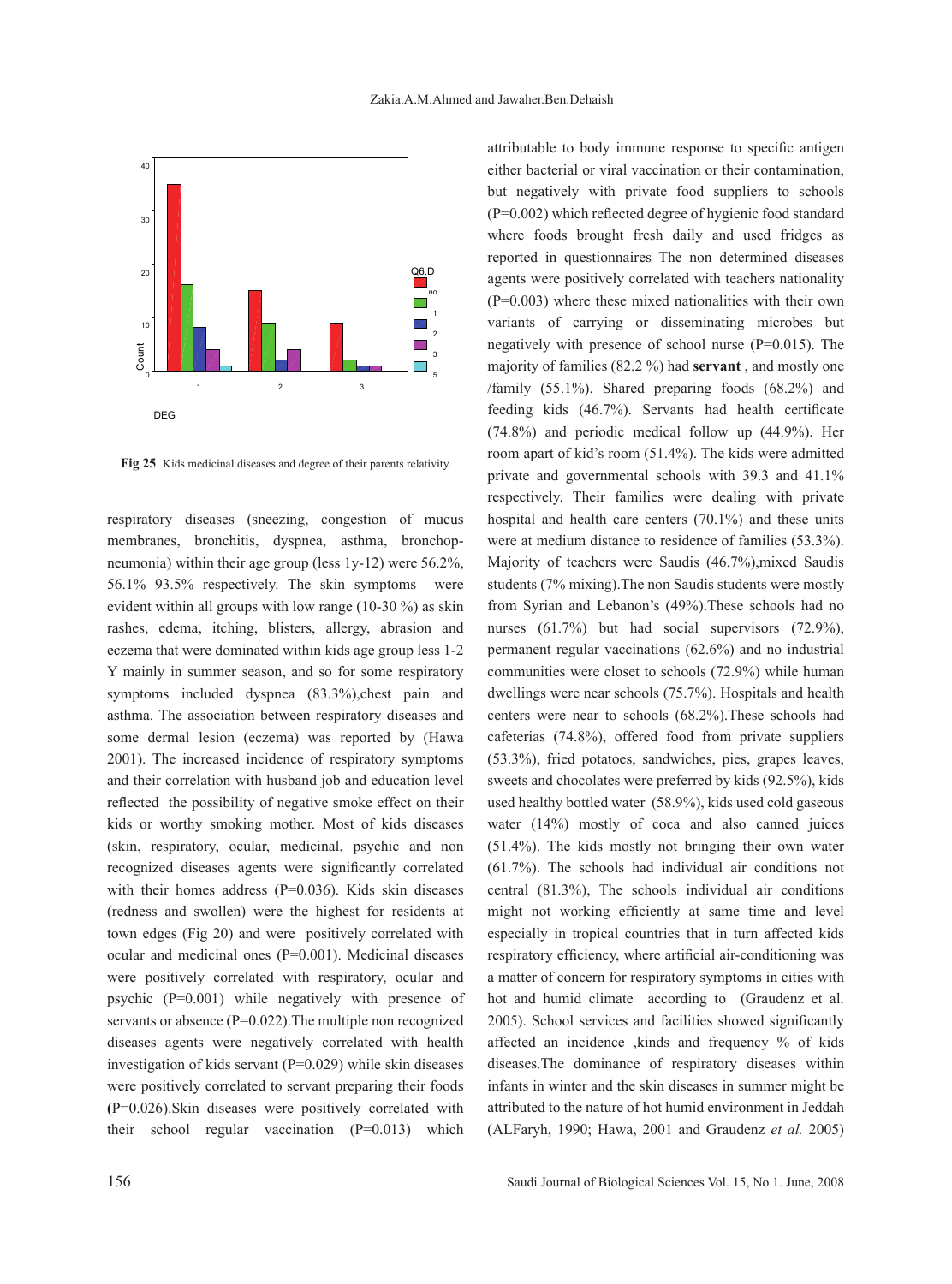and the indoor air pollutants as dust, particulates either in homes or schools and vehicles with increased irritation ,allergic sensitization, acute and chronic respiratory disorders (Viegi *et al,* 2004), possibility of father smoking intensity and duration and the negative effect on their kids were reported by (Bultand *et al.* 1979, and Renata and Jan. 2005).The low incidence of digestive disorders Vs others indicated the necessity of supplying schools children with healthy foods which improved their health were confirmed by (Stone and Mardell, 1979)*.* In addition to used healthy water that reduced burden of diseases (Briggs, 2003)*.*The effect of mother education level and mother's age at childbirth, education, religion, household living standard, and region of residence on children health were coincided with (Mishra, 2003). The kids dominant recorded diseases within age-group (1-12 Y) were mainly respiratory then skin and ocular.

#### **References**

- Al Faryh, A.R. 1990. Asthma Pattern in Saudi Arabia children. *J. Royal. Soc. Health;* 110: 98-100.
- AlFaryh, A.R. 1997. Home dust mite allergens in Saudi Arabia; Regional variations and immune response. *Am Saudi Med,* 17 (2): 156-160.
- Bareness, B.R; Mathee, A; Krieger, L; Shafritz, L; Favin, M, and Sherburn, L. 2004. Testing selected behaviors to reduce indoor air pollution exposure in young children. Health education Research, 19 (5): 543-550.
- Briggs. D. 2003. Environmental pollution and the global burden of diseases. British Medical Bulletin, Vol, 68 (1): 1-24.
- Bultand, B.K; Strachan, D.P and Anderson, H.R. 1999. Fresh fruit intake and asthma symptoms in Young British adults; Confounding or effect modification by smoking.*Eur. Respir J*. 13: 744-750.
- Graudenz. G. S; Oliveira. C. H; Tribess. A.; . Mendes. C; Latorre . M. R. D. O. and J. Kalil. 2005. Association of airconditioning with respiratory symptoms in office workers in tropical climate. Indoor Air, Vol, 15 (1): 62-66.
- Hawa, I. 2001. Waiting to exhale;The increasing crisis of asthma. IslamOnline.net .Health and Science Archive.
- Henriette, A. S. 2001. Chronic obstructive pulmonary disease, asthma and protective effects of food intake Respir. Research.2: 261-264.
- Hijazi, N; Abalkhail, B, and Seaton, A. 2000. Diet and childhood asthma in a society in transition a study in urban and rural Saudi Arabia.*Thorax*. 55:775-779.
- Kaiser, H.B. 2004. (Risk Factors in Allergy/Asthma Allergy and Asthma Proceedings, Vol. 25 (1): 7-10.
- Mary-Jo. MacConaha. 1979. Showcase of the future, Saudi Aramco.Word print ed, KFSH : 14-29.
- Mishra.V. 2003. Indoor air pollution from biomass combustion and acute respiratory illness in preschool age children in Zimbabwe. *International Journal of Epidemiology,* Vol, 32 (5): 847-853.
- Neufeld, Lynnette M.; Haas, Jere Douglas; Ruel, Marie T.; Grajeda, Rubén; Naeher, Luke P. 2004. Smoky indoor cooking fires are associated with elevated hemoglobin concentration in iron-deficient women. Revista Panamericana de Salud Pública/Pan *American Journal of Public Health.* Vol,15: 110-118.
- Qian, Z; Zhang, J; Karn, L.R; Wei, F, and Chappman, R.S. 2004. Factors analysis of household factors: are they associated with respiratory condition in Chinese children? *Inter. J. Epid.* 33 (7): 582-588.
- Renata, Z; and Jan, Z. 2005. Fetal and postnatal exposure to tobacco smoke and respiratory health in children. *European. J. Epid,* 20 (9): 719-727.
- Spss user Manual for the IBM-BC,Spss Inc.V.11. 2004.
- Stone. C and Mardell. N. 1979.KFSH: A Swing of The Pendulum by Saudi Aramco world.
- Tamadher. Kurdi. 2003. Saudi Official on World Health Day, Saudi Press Agency.
- Viegi, G; Simon, M; Scognamiglio, A; Baldacci, S; Pistelli, F; Carrozen, L; and Annesi Maesano, I. 2004. Indoor air pollution and airway disease (State of Air). *The International Journal of Tuberculosis and Lung*.
- Wargocki, P. 2004. Sensory pollution in buildings. Indoor Air,Vol, 14 (10): 82-91.
- Wyon. D. P. 2004. The effects of indoor air quality on performance and productivity. Indoor Air, Vol, 14: pp. 92-101.